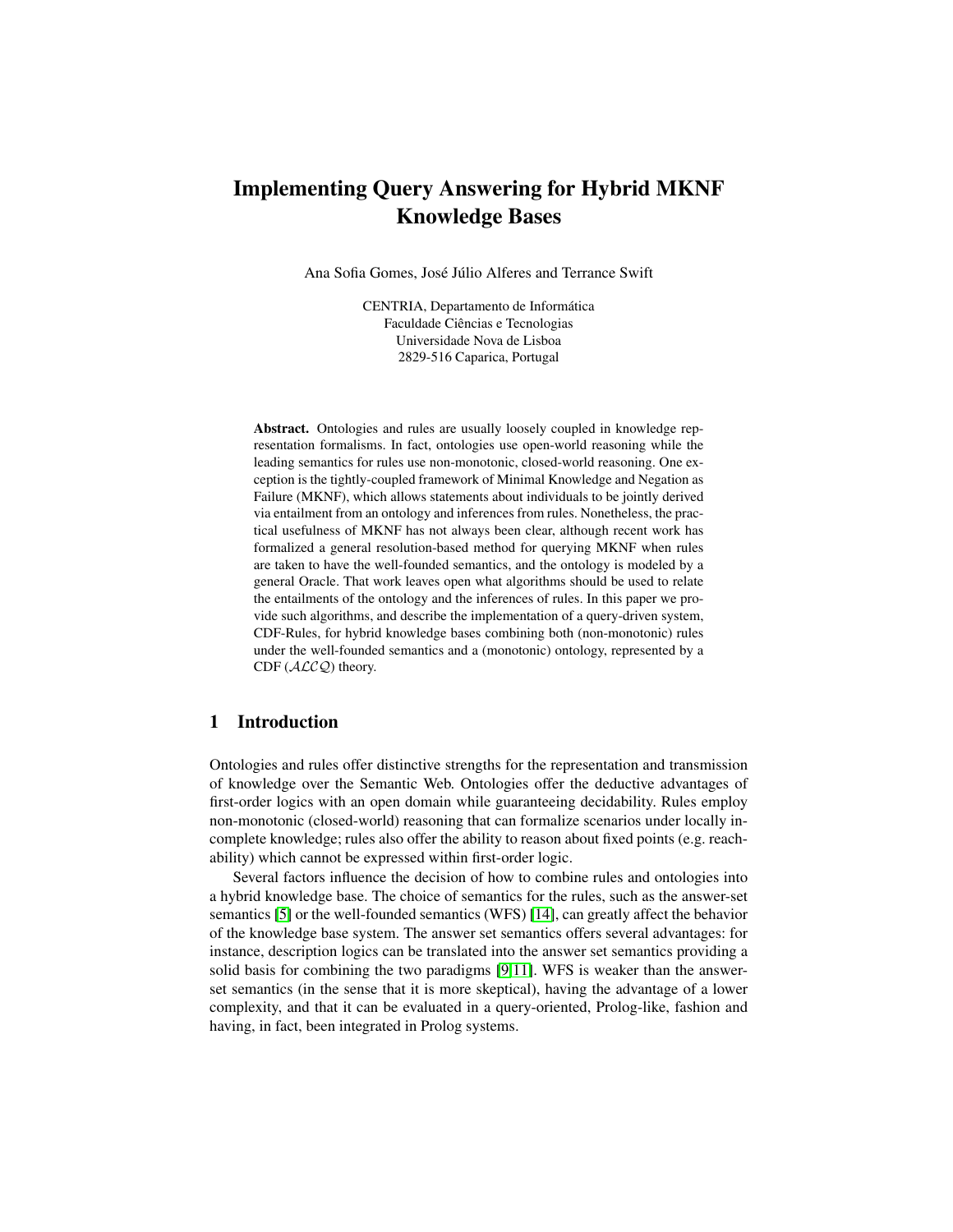#### 2 Ana Sofia Gomes, José Júlio Alferes and Terrance Swift

Several formalisms have concerned themselves with combining ontologies with WFS rules [\[3,](#page-14-4)[4,](#page-14-5)[7\]](#page-14-6). Among these, the Well-Founded Semantics for Hybrid MKNF knowledge bases ( $MKNF_{WFS}$ ), introduced in [\[7\]](#page-14-6) and overviewed in Section [2](#page-2-0) below, is the only one which allows knowledge about instances to be fully inter-definable between rules and an ontology that is taken as a parameter of the formalism.  $MKNF_{WFS}$  assigns a well founded semantics to Hybrid MKNF knowledge bases, is sound w.r.t. the original semantics of [\[10\]](#page-14-7) and, as in [\[10\]](#page-14-7), allows the knowledge base to have both closed- and open-world (classical) negation.

<span id="page-1-0"></span>*Example 1*. The following fragment, adapted from an example [\[10\]](#page-14-7), concerning car insurance premiums illustrates several properties of  $MKNF_{WFS}$ . The ontology consists of the axioms:

nonMarried  $\equiv \neg married \quad \neg married \sqsubseteq highRisk \quad \exists Spouse.T \sqsubseteq married$ 

while the rule base consists of the rules:

 $\mathbf{K}$  non $Married(X) \leftarrow \mathbf{K}$  person $(X)$ , not married $(X)$ .  $\mathbf{K}$  discount $(X) \leftarrow \textbf{not} \; space(X, Y), \mathbf{K} \; person(X), \mathbf{K} \; person(Y).$  $\mathbf{K} \text{ surface}(X) \leftarrow \mathbf{K} \text{ highRisk}(X), \mathbf{K} \text{ person}(X).$ 

Note that *married* and *nonMarried* are defined both by axioms in the ontology and by rules. Within the rule bodies, literals with the **K** or **not** operators (e.g. **K** high  $Risk(X)$ ) may require information both from the ontology and from other rules; other literals are proven directly by the other rules (e.g. *person(X)*).

Suppose *person(john)* were added as a fact (in the rule base). Under closed-world negation, the first rule would derive *nonMarried(john)*. By the first ontology axiom, ¬ *married(john)* would hold, and by the second axiom *highRisk(john)* would also hold. By the third rule,  $sureharge(john)$  would also hold. Thus the proof of  $sureharge(john)$ involves interdependencies between the rules with closed-world negation, and the ontology with open-world negation. At the same time the proof of surcharge(john) is *relevant* in the sense that properties of other individuals do not need to be considered.

In the original definition of  $MKNF_{WFS}$ , the inter-dependencies of the ontology and rules were captured by a bottom-up fixed-point operator with multiple levels of iterations. Recently, a query-based approach to hybrid MKNF knowledge bases, called  $SLG(\mathcal{O})$ , has been developed using tabled resolution [\[1\]](#page-14-8).  $SLG(\mathcal{O})$  is sound and complete, as well as terminating for various classes of programs (e.g. datalog). In addition  $SLG(\mathcal{O})$  is relevant in the sense of Example [1.](#page-1-0) This relevancy is a critical requirement for scalability in real domains application (e.g. in the area of Semantic Web): without relevance a query about a particular individual  $I$  may need to derive information about other individuals even if those individuals were not connected with  $I$  through rules or axioms. SLG( $\mathcal{O}$ ) serves as a theoretical framework for query evaluation of  $MKNF_{WFS}$ knowledge bases, but it models the inference mechanisms of an ontology abstractly, as an oracle. While this abstraction allows the resolution method to be parameterized by different ontology formalisms in the same manner as  $MKNF_{WFS}$ , it leaves open details of how the ontology and rules should interact and these details must be accounted for in an implementation.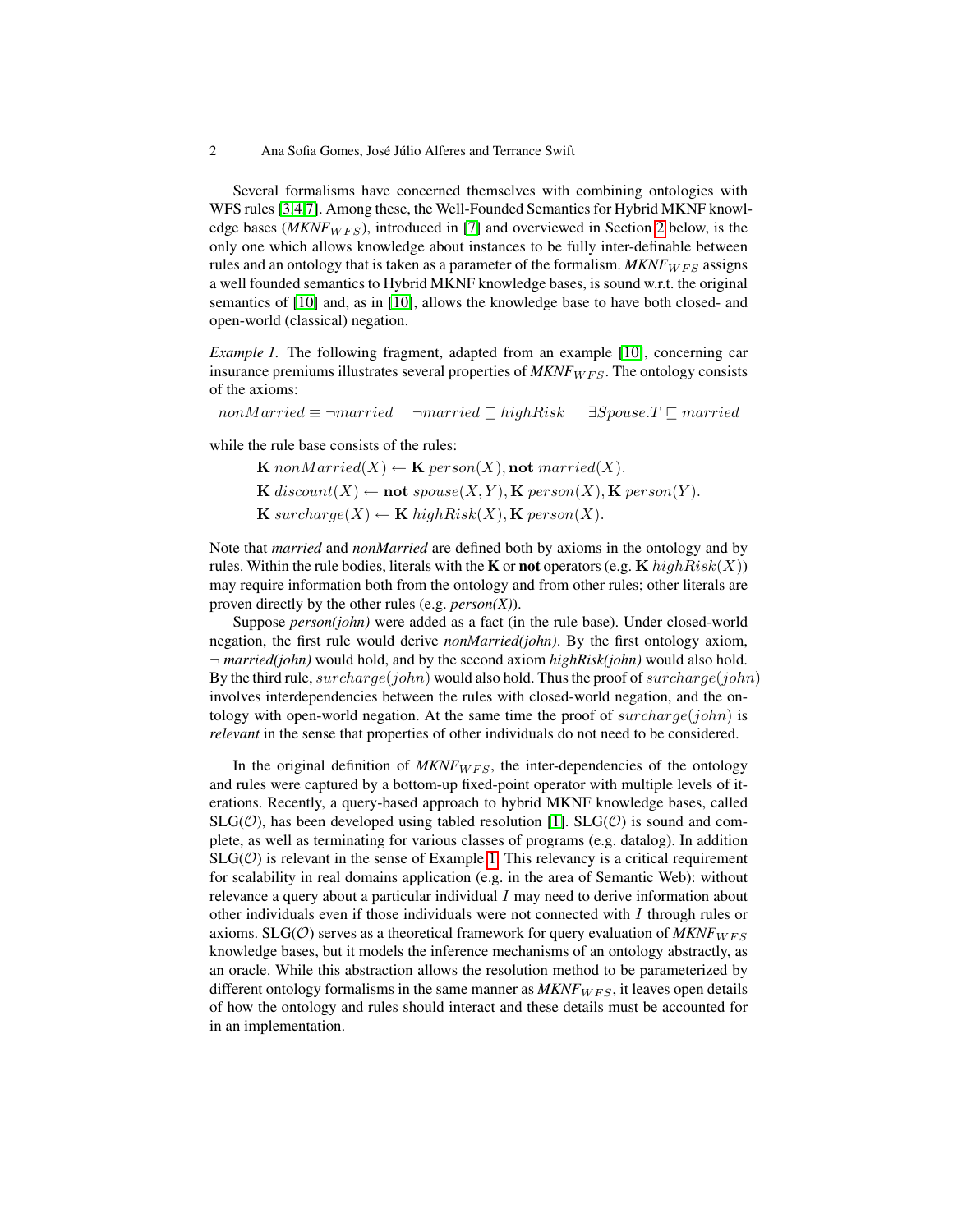This paper describes, in Section [4,](#page-5-0) the design and implementation of a working prototype query evaluator $^1$  $^1$  for  $\mathit{MKNF}_{WFS}$ , called *CDF-Rules*, which fixes the ontology part to  $ALCQ$  theories, and makes use of the prover from XSB's ontology management, the Coherent Description Framework (CDF) [\[12\]](#page-14-9) (overviewed in Section [3\)](#page-4-0). To the best of our knowledge, this implementation is the first working query-driven implementation for Hybrid MKNF knowledge bases, combining rules and ontology and complete w.r.t. the well-founded semantics.

# <span id="page-2-0"></span>2 MKNF Well-Founded Semantics

Hybrid MKNF knowledge bases as introduced in [\[10\]](#page-14-7) are essentially formulas in the logics of minimal knowledge and negation as failure (MKNF) [\[8\]](#page-14-10), i.e. first-order logics with equality and two modal operators K and not, which allow inspection of the knowledge base. Intuitively, given a first-order formula  $\varphi$ ,  $\mathbf{K}\varphi$  asks whether  $\varphi$  is known while not $\varphi$  is used to check whether  $\varphi$  is not known. A Hybrid MKNF knowledge base consists of two components, a decidable description logic (DL) knowledge base, translatable into first-order logic, and a finite set of rules of modal atoms.

Definition 1. *Let* O *be a DL knowledge base built over a language* L *with distinguished sets of countably infinitely many variables*  $N_V$ , along with finitely many individuals  $N_I$  and predicates (also concepts)  $N_C$ . An atom  $P(t_1, \ldots, t_n)$  where  $P \in N_C$  and  $t_i$  ∈  $N_V$   $\cup$   $N_I$  *is called a* DL-atom *if* P *occurs in*  $\mathcal{O}$ *, otherwise it is called* non-DLatom. An MKNF rule r has the following form where  $H_i$ ,  $A_i$ , and  $B_i$  are atoms: (1)  $KH \leftarrow **K**A<sub>1</sub>,...,**K**A<sub>n</sub>,**not**B<sub>1</sub>,...,**not**B<sub>m</sub>. H is called the (rule) head and the sets$  ${K_A}_i$ *, and*  ${\{notB_i\}}$  *form the* (rule) body. Atoms of the form KA are also called positive literals *or* modal K-atoms *while atoms of the form* notA *are called* negative literals *or* modal not-atoms. A rule r is positive if  $m = 0$  and a fact if  $n = m = 0$ . A program  $P$  *is a finite set of MKNF rules and a hybrid MKNF knowledge base K is a pair*  $(\mathcal{O}, \mathcal{P})$ *.* 

For decidability DL-safety is applied which basically constrains the use of rules to individuals actually appearing in the knowledge base under consideration. Formally, an MKNF rule r is *DL-safe* if every variable in r occurs in at least one non-DL-atom KB occurring in the body of r. A hybrid MKNF knowledge base  $K$  is  $DL$ -safe if all its rules are DL-safe (for more details we refer to [\[10\]](#page-14-7)).

The well-founded MKNF semantics as presented in [\[7\]](#page-14-6) is based on a complete threevalued extension of the original MKNF semantics. However, here, as we are only interested in querying for literals and conjunctions of literals, we limit ourselves to the computation of what is called the well-founded partition in [\[7\]](#page-14-6): basically the atoms which are true and false. For that reason, and in correspondence to logic programming, we will name this partition the well-founded model. At first, we recall some notions from [\[7\]](#page-14-6) which will be useful in the definition of the operators for obtaining that wellfounded model.

<span id="page-2-1"></span><sup>&</sup>lt;sup>1</sup> The implementation is freely available from the XSB CVS repository.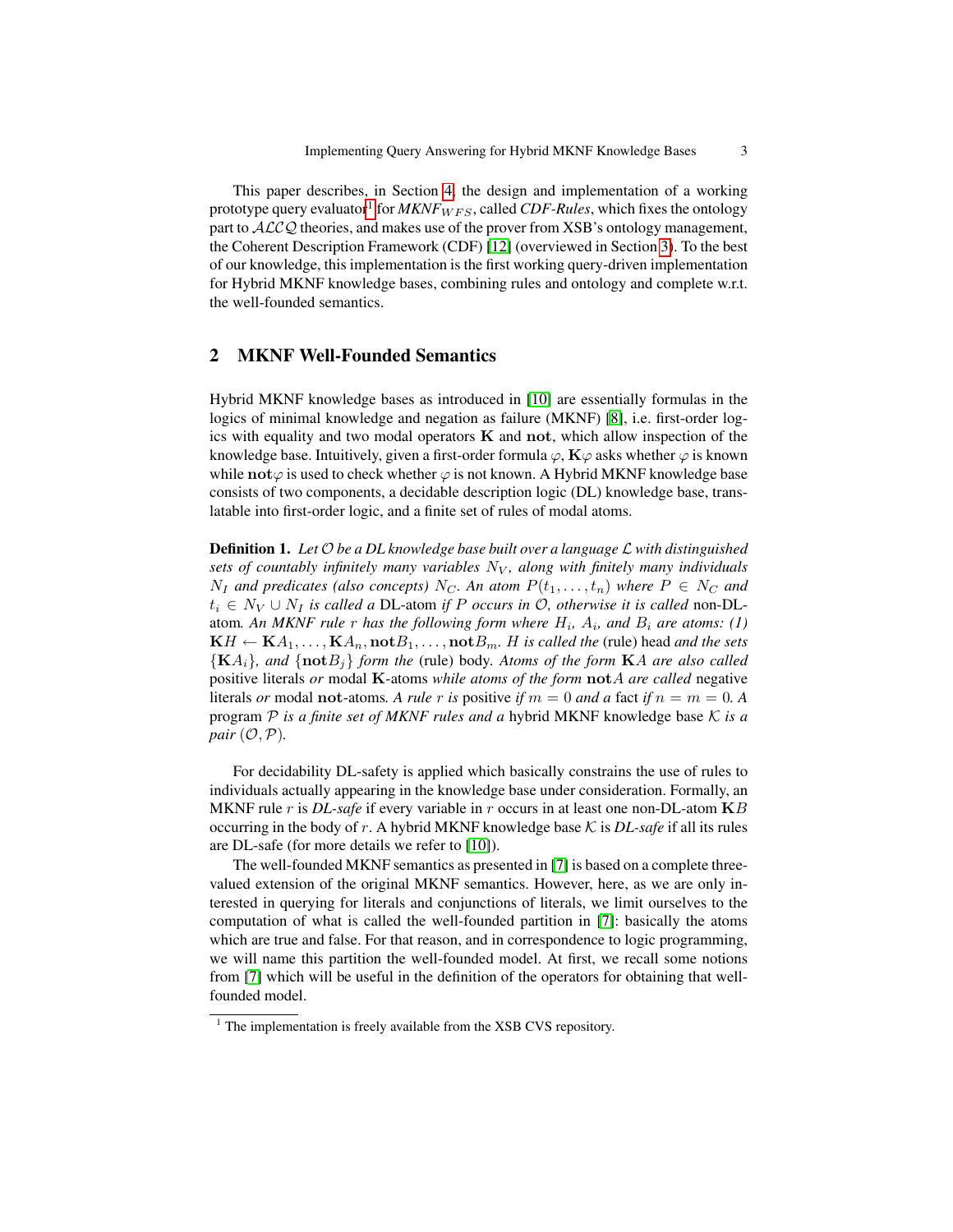**Definition 2.** *Consider a hybrid MKNF knowledge base*  $K = (O, P)$ *. The set of K*atoms of K*, written* KA(K)*, is the smallest set that contains (i) all modal* K*-atoms occurring in* P*, and (ii) a modal atom* Kξ *for each modal atom* notξ *occurring in* K*. Furthermore, for a set of modal atoms S*,  $S_{DL}$  *is the subset of DL-atoms of S*, and  $\widehat{S} = \{\xi \mid \mathbf{K}\xi \in S\}.$ 

Basically all modal atoms appearing in the rules are collected in  $\mathsf{KA}(\mathcal{K})$ . The other notions are useful below when defining an operator on hybrid MKNF KB's.

To guarantee that all atoms that are false in the ontology are also false by default in the rules, we introduce new positive DL atoms which represent first-order false DL atoms, and a program transformation making these new modal atoms available for reasoning in the respective rules.

<span id="page-3-2"></span>**Definition 3.** Let  $K$  be a DL-safe hybrid MKNF knowledge base. We obtain  $K^+$  from K by adding an axiom  $\neg P \sqsubseteq NP$  for every DL atom P which occurs as head in at least *one rule in* K *where NP is a new predicate not already occurring in* K*. Moreover, we*  $obtain \,\mathcal{K}^*$  from  $\mathcal{K}^+$  by adding  $\textbf{not} \;NP(t_1, \ldots, t_n)$  to the body of each rule with a DL *atom*  $P(t_1, \ldots, t_n)$  *in the head.* 

By  $K^+$ , NP represents  $\neg P$  (with its corresponding arguments) and  $K^*$  introduces a restriction on each rule with such a DL atom in the head saying intuitively that the rule can only be used to conclude the head if the negation of its head cannot be proved<sup>[2](#page-3-0)</sup>.

We continue now by recalling the definition in [\[7\]](#page-14-6) of an operator  $T_K$  which allows conclusions to be drawn from positive hybrid MKNF knowledge bases.

<span id="page-3-1"></span>**Definition 4.** For  $K$  a positive DL-safe hybrid MKNF knowledge base,  $R_K$ ,  $D_K$ , and  $T_{\mathcal{K}}$  are defined on the subsets of  $\mathsf{KA}(\mathcal{K}^*)$  as follows:

$$
R_{\mathcal{K}}(S) = S \cup \{ \mathbf{K}H \mid \mathcal{K} \text{ contains a rule of the form (1) such that } \mathbf{K}A_i \in S
$$
  
for each  $1 \le i \le n$ }  

$$
D_{\mathcal{K}}(S) = \{ \mathbf{K}\xi \mid \mathbf{K}\xi \in \mathsf{KA}(\mathcal{K}^*) \text{ and } \mathcal{O} \cup \widehat{S}_{DL} \models \xi \} \cup \{ \mathbf{K}Q(b_1, \dots, b_n) \mid \mathbf{K}Q(a_1, \dots, a_n) \in S \setminus S_{DL}, \mathbf{K}Q(b_1, \dots, b_n) \in \mathsf{KA}(\mathcal{K}^*) \text{, and}
$$
  

$$
\mathcal{O} \cup \widehat{S}_{DL} \models a_i \approx b_i \text{ for } 1 \le i \le n \}
$$
  

$$
T_{\mathcal{K}}(S) = R_{\mathcal{K}}(S) \cup D_{\mathcal{K}}(S)
$$

 $R_K$  derives consequences from the rules while  $D_K$  obtains knowledge from the ontology  $\mathcal{O}$ , both from non-DL-atoms and the equalities occurring in  $\mathcal{O}$ . The  $\approx$  operator defines a congruence relation between individuals.

The operator  $T_{\mathcal{K}}$  is shown to be monotonic in [\[7\]](#page-14-6) so, by the Knaster-Tarski theorem, it has a unique least fixpoint, denoted  $\text{Ifp}(T_{\mathcal{K}})$ , which is reached after a finite number of iteration steps.

The computation follows the alternating fixpoint construction [\[13\]](#page-14-11) of the wellfounded semantics for logic programs which necessitates turning a hybrid MKNF knowledge base into a positive one to make  $T_K$  applicable.

<span id="page-3-0"></span><sup>&</sup>lt;sup>2</sup> Note that  $K^+$  and  $K^*$  are still hybrid MKNF knowledge bases, so we only refer to  $K^+$  and  $K^*$ explicitly when it is necessary.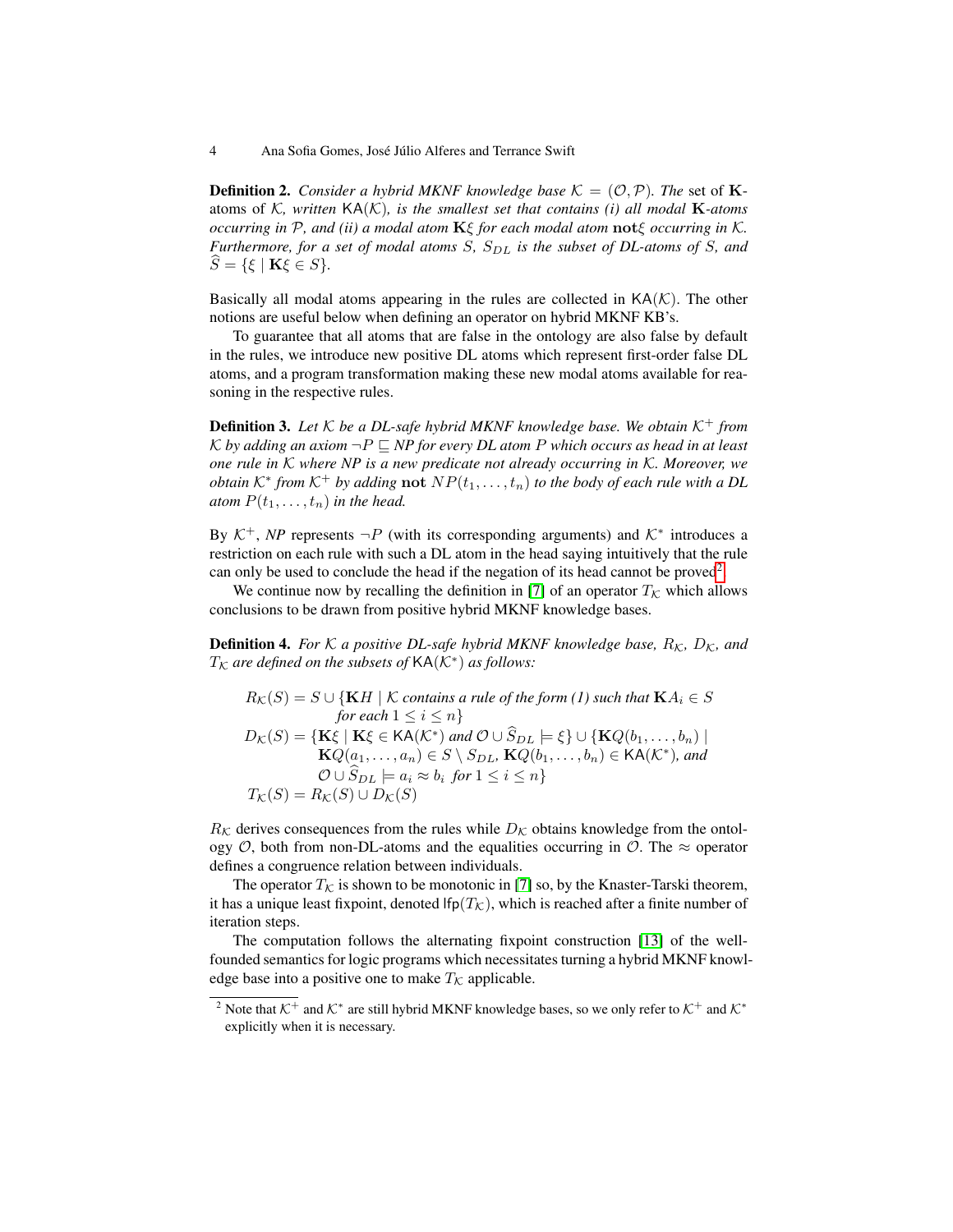**Definition 5.** Let  $\mathcal{K}_G = (\mathcal{O}, \mathcal{P}_G)$  be a ground DL-safe hybrid MKNF knowledge base *and let*  $S \subseteq \text{KA}(\mathcal{K}_G)$ *. The* MKNF transform  $\mathcal{K}_G/S = (\mathcal{O}, \mathcal{P}_G/S)$  *is obtained by*  $\mathcal{P}_G/S$  containing all rules  $H \leftarrow A_1, \ldots, A_n$  for which there exists a rule **K**H  $\leftarrow$  $\mathbf{K}A_1, \ldots, \mathbf{K}A_n, \text{not}B_1, \ldots, \text{not}B_m$  *in*  $\mathcal{P}_G$  *with*  $\mathbf{K}B_j \notin S$  *for all*  $1 \leq j \leq m$ *.* 

This resembles the transformation known from answer-sets [\[5\]](#page-14-0) of logic programs and the following two operators are defined.

**Definition 6.** Let  $K = (O, P)$  be a nondisjunctive DL-safe hybrid MKNF knowledge *base and*  $S \subseteq \textsf{KA}(\mathcal{K}^*)$ . We define:  $\Gamma_{\mathcal{K}}(S) = \textsf{lfp}(T_{\mathcal{K}^+_{G}/S})$ , and  $\Gamma'_{\mathcal{K}}(S) = \textsf{lfp}(T_{\mathcal{K}^*_{G}/S})$ .

Both operators are shown to be antitonic [\[7\]](#page-14-6), hence their composition is monotonic and form the basis for defining the well-founded MKNF model. Here we present its alternating computation.

<span id="page-4-1"></span>

| $\mathbf{T}_0 = \emptyset$                                        | $TU_0 = KA(K^*)$                                                    |
|-------------------------------------------------------------------|---------------------------------------------------------------------|
| $\mathbf{T}_{n+1} = \Gamma_{\mathcal{K}}(\mathbf{T}\mathbf{U}_n)$ | $\mathbf{T} \mathbf{U}_{n+1} = \Gamma_{\mathcal{K}}'(\mathbf{T}_n)$ |
| $\mathbf{T}_{\omega} = \bigcup \mathbf{T}_n$                      | $TU_{\omega} = \bigcap TU_n$                                        |

Note that by finiteness of the ground knowledge base the iteration stops before reaching  $\omega$ . It was shown in [\[7\]](#page-14-6) that the sequences are monotonically increasing, decreasing respectively, and that  $T_{\omega}$  and  $TU_{\omega}$  form the well-founded model:

<span id="page-4-2"></span>**Definition 7.** Let  $K = (\mathcal{O}, \mathcal{P})$  be a DL-safe hybrid MKNF knowledge base and let  $T_K, TU_K \subseteq KA(K)$  with  $T_K$  being  $T_\omega$  and  $TU_K$  being  $TU_\omega$ , both restricted to the *modal atoms only occurring in* KA( $K$ )*. Then*  $M_{WF} = \{KA \mid A \in \mathbf{T}_{K}\} \cup \{K_{\pi}(\mathcal{O})\} \cup$  ${\bf{not}} A \mid A \in {\sf KA}(\mathcal{K}) \setminus {\bf TU}_{\mathcal{K}}$ *is the well-founded MKNF model of K, where*  $\pi(\mathcal{O})$ *denotes the first order logic formula equivalent to the ontology* O *(for detail on the translation of* O *into first order logic see [\[10\]](#page-14-7)) .*

All modal K-atoms in  $M_{WF}$  are true, all modal not-atoms are false and all other modal atoms from  $\mathsf{KA}(\mathcal{K})$  are undefined.

As shown in [\[7\]](#page-14-6), the well founded model is sound with respect to the original semantics of [\[10\]](#page-14-7), i.e. all atoms true (resp. false) in the well founded model are also true (resp. false) according to [\[10\]](#page-14-7). In fact, the relation between the semantics of [\[7\]](#page-14-6) and [\[10\]](#page-14-7), is tantamount to that of the well founded semantics and the answer-sets semantics of logic programs.

### <span id="page-4-0"></span>3 XSB Prolog and the Coherent Description Framework

Our implementation makes use of XSB Prolog (xsb.sourceforge.net) to implement  $MKNF_{WFS}$  for two reasons. First, XSB's tabling engine evaluates rules according to WFS, and ensures rule termination for programs with the *bounded term-size property*. Second, the implementation directly uses the prover from XSB's ontology management, the Coherent Description Framework (CDF) [\[12\]](#page-14-9).

CDF has been used in numerous commercial projects, and was originally developed as a proprietary tool by the company XSB, Inc although significant portions of it have been made open source, and are available in the standard XSB package release. Over the last 6 years CDF has been used to support extraction of information about aircraft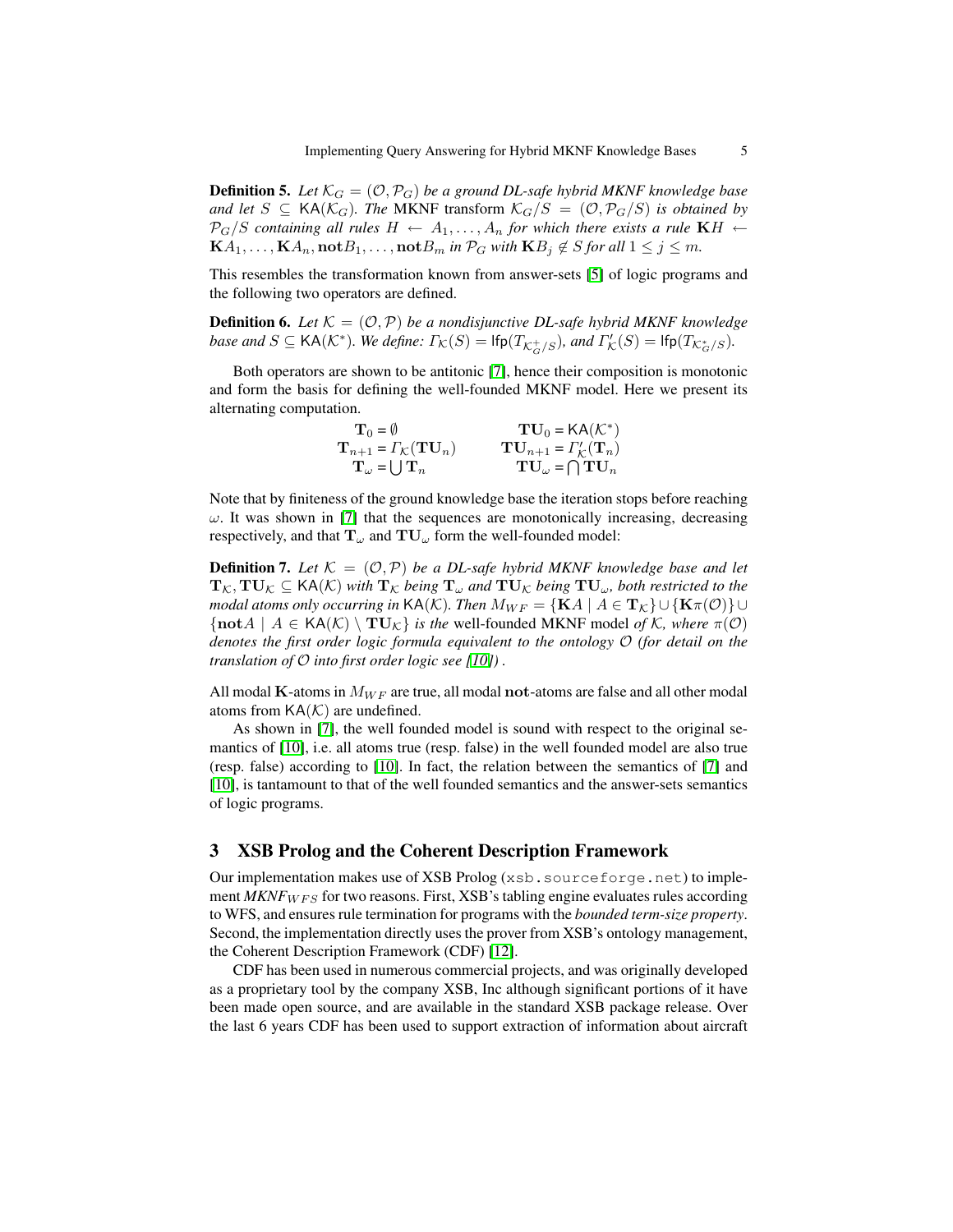parts from free-text data fields, about medical supplies and electronic parts from websites and electronic catalogs, and about the specifics of mechanical parts from scanned technical drawings. Also, CDF is used to maintain models of graphical user interfaces that are driven by XSB and its graphics package, XJ. Next, we discuss a few features of CDF that are relevant to the implementation described in Section [4.](#page-5-0)

Commercial use has driven CDF to support efficient query answering from Prolog. As a result, ontologies in CDF can have a restricted, tractable form. *Type-0* ontologies do not allow representation of negation or disjunction within the ontology itself, and implicitly use the closed-world assumption. As such, Type-0 ontologies resemble a frame-based representation more than a description logic, and do not add any complexity to query evaluation beyond that of WFS. *Type-1* ontologies use open-world negation and support  $\text{ALCQ}$  description logics. The vast majority of knowledge used by XSB, Inc. is maintained in Type-0 ontologies; Type 1 ontologies are used for small projects in XSB, Inc. and for research.

Regardless of the type of the ontology, primitive classes in CDF are represented by terms *cid(Identifier, Namespace)*, instances by terms *oid(Identifier, Namespace)*, and relations by terms *rid(Identifier, Namespace)*. The atom isa/2 is used to state inclusion: whether the inclusion is a subclass, element of, or subrelation depends on the type of the term, and not all combinations of types of terms are allowed in a CDF program. Relational atoms in CDF have the form  $hasAttr(Term_1, Rel_1, Term_2)$  which has the meaning  $Term_1 \sqsubseteq \exists Rel_1.Term_2; allAttr(Term_1, Rel_1, Term_2)$  which has the meaning  $Term_1 \sqsubseteq \forall Rel_1.Term_2$ , along with other forms that designate cardinality constraints on relations. Query answering to Type-0 ontologies is supported by tabling to implement inheritance and by tabled negation so that only the most specific answers to a query are returned to a user.

Unlike Type-0, Type-1 ontologies also allow atoms  $necessaryCond(Term_1, CE)$  where  $CE$  can be any  $ALCQ$  class expression over CDF terms. Because they use openworld negation, atoms for Type-1 ontologies cannot be directly queried; rather they are queried through goals such as  $allModelsEntails(Term, ClassExpr)$ , succeeding if  $Term \subseteq ClassExpr$  is provable in the current state of the ontology. Type-1 ontologies deduce entailment using a tableau prover written in Prolog.

Regardless of the type of the ontology, atoms such as  $isa/2$ ,  $hasAttr/2$ , etc. can be defined extensionaly via Prolog facts, or intensionaly via Prolog rules. Intensional definitions are used in Type-0 database so that atoms can be lazily defined by querying a database or analyzing a graphical model: their semantics is outside that of CDF. At the same time, intensional definitions in a Type-1 ontology provides a basis for the tableau prover to call rules, as is required to support the interdependencies of  $MKNF_{WFS}$ .

### <span id="page-5-0"></span>4 Goal-Driven MKNF Implementation

In this section we describe the algorithms and the design of a goal driven implementation for Hybrid MKNF Knowledge Bases under the Well Founded Semantics. Our solution makes use of XSB's SLG Resolution [\[2\]](#page-14-12) for the evaluation of a query, together with tableaux mechanisms supported by CDF theorem prover to check entailment on the ontology. In this section we assume a general knowledge of tabled logic programs.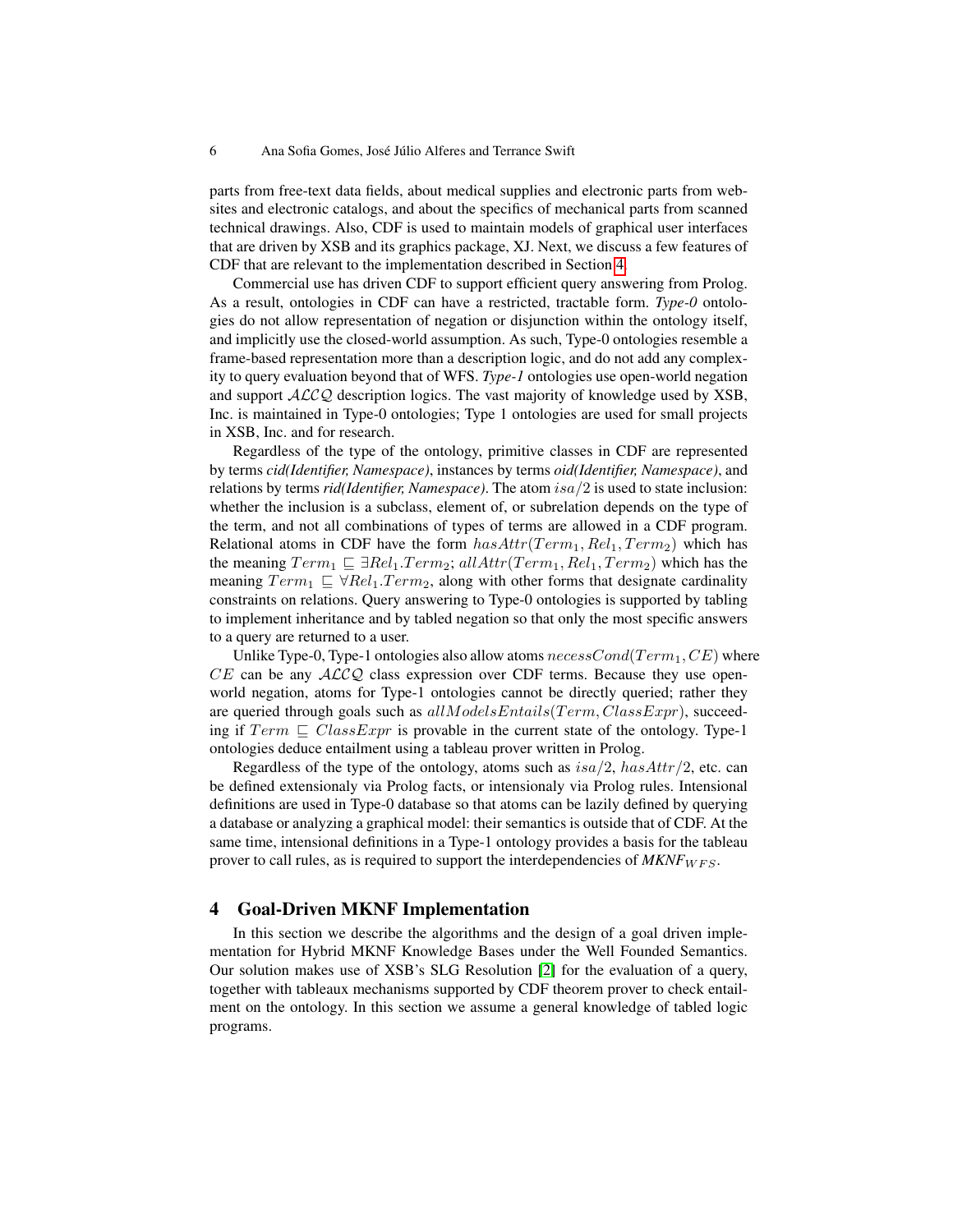### 4.1 A Query-Driven Iterative Fixed Point

At an intuitive level, a query to *CDF-Rules* is evaluated in a relevant (top-down like) manner with tabling, through SLG resolution  $[2]$ , until the selected goal is a literal  $l$ formed over a DL-atom. At that point, in addition to further resolution, the ontology also uses tableau mechanisms to derive l. However, as a tableau proof of l may require propositions (literals) inferred by other rules, considerable care must be taken to integrate the tableau proving with rule-based query evaluation.

In its essence, a tableau algorithm decides the entailment of a formula  $f$  w.r.t. an ontology  $O$  by trying to construct a common *model* for  $\neg f$  and  $O$ , sometimes called a *completion graph*. If such a model can not be constructed,  $\mathcal{O} \models f$ ; otherwise  $\mathcal{O}$  does not entail f. Similar to other description logic provers, the CDF theorem prover attempts to traverse as little of an ontology as possible when proving  $f$ . As a result, when the prover is invoked on an atom A, the prover attempts to build a model for the underlying individual(s) to which A refers, and explores other individuals only as necessary.

Now, given the particular interdependence between the rules and the ontology in  $MKNF_{WFS}$ , the prover must consider the knowledge inferred by the rules in the program for the entailment proof, as a DL-atom can be derived by rules, which in turn may rely on other DL-atoms proven by the ontology. Thus, for a query to a DL-atom  $p(o)$ , the idea is to iteratively compute a model for  $o$ , deriving at each iteration new information about the roles and classes of o, along with information about other individuals related to o either in the ontology (via CDF's tableau algorithm) or in the rules (via SLG procedures) until a fixed point is reached.

We start by illustrating the special case of positive knowledge bases without default negation in the rules.

*Example 2.* Consider the following KB (with the program on the left and the ontology on the right<sup>[3](#page-6-0)</sup>) and the query  $third(X)$ :

> <span id="page-6-1"></span> $\mathbf{K}$  third(X)  $\leftarrow p(X), \mathbf{K}$  second(X). **K** first(callback). First  $\subseteq$  Second p(callback).

The query resolves against the rule for  $third(X)$ , leading to the goals  $p(X)$  and second(X). The predicate p, although not a DL-atom, assures DL-safety, restricting the application of the rules to known individuals. The call  $p(X)$  returns true for  $X =$ callback. However, now the call  $third(callback)$  (since X was bound to callback by  $p)$  depends on the DL-atom  $second(callback)$ , corresponding in the ontology to the proposition Second. So the computation calls the CDF theorem prover which starts to derive a model for all the properties of the individual callback. Yet, in this computation, the proposition Second itself depends on a predicate defined in the rules –

<span id="page-6-0"></span><sup>&</sup>lt;sup>3</sup> To simplify reading we use the usual notation for the ontology, where the argument variable of a unary predicate is not displayed, and the first letter of the predicate's name is capitalized. For rules we use the usual logic programming notation, and omit the K before non-DL atoms. In fact, in the implementation the ontology must be written according to CDF syntax, and in the rules the modal operators  $\bf{K}$  and not are replaced by (meta-)predicates known/1 and  $dlnot/1$ , respectively (see Section [4.2\)](#page-9-0).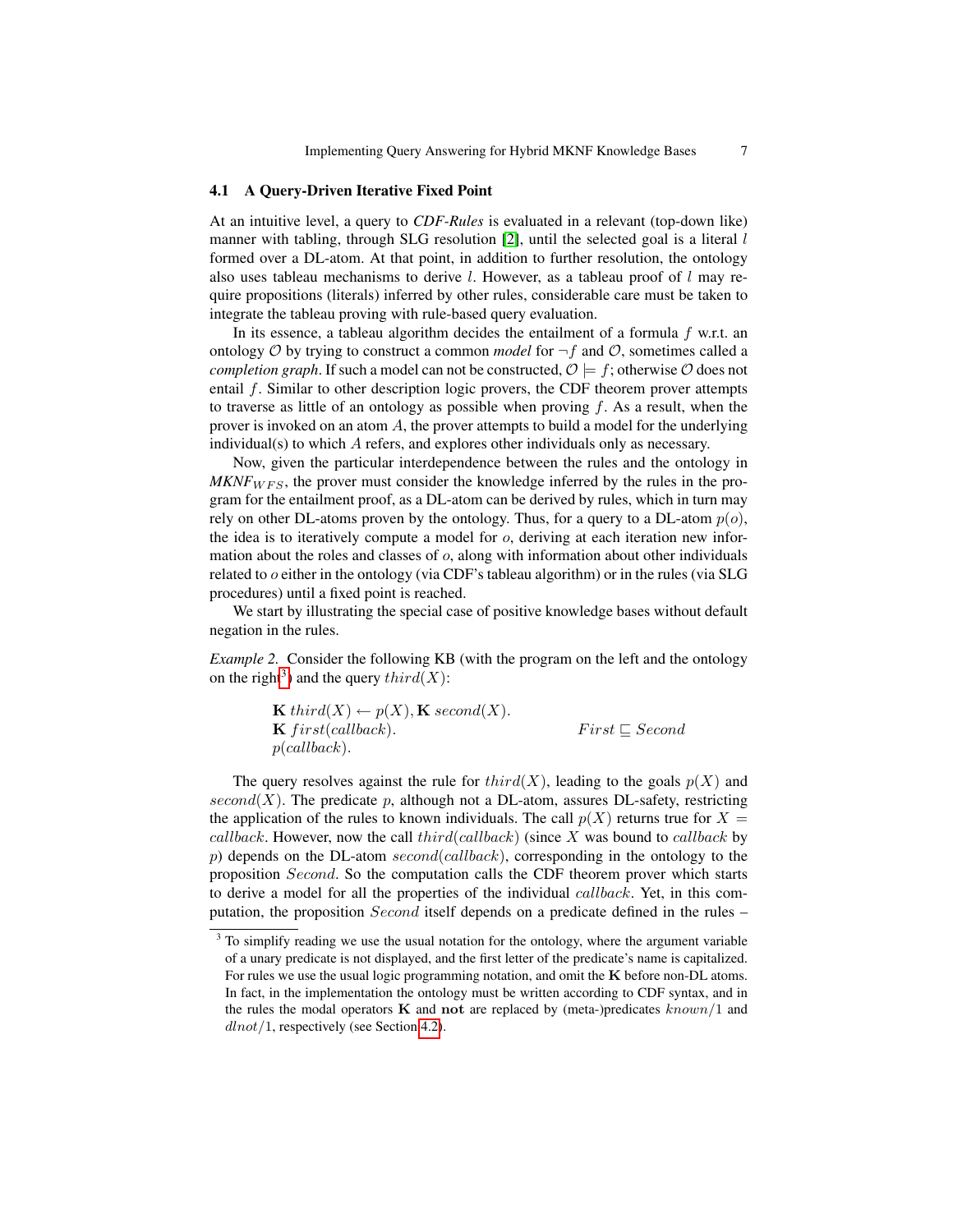*First.* It is intuitive that the evaluation of the query  $third(callback)$  must be done iteratively – the (instantiated) goal  $third(callback)$  should suspend (using tabling) until second(callback) is resolved. Furthermore, second(callback) needs first to prove  $first(callback)$  from the rules. In general, goals to DL-atoms may need to suspend in order to compute an iterative fixed point, after which they may either succeed or fail.

We formalize the actions in Example [2](#page-6-1) on the special case of definite programs as follows.

<span id="page-7-0"></span>**Definition 8.** Let  $K = (\mathcal{O}, \mathcal{P})$  be a DL-safe hybrid MKNF knowledge base, where P *does not contain default negation. Let* I *be a fixed set of individuals. The function Tableaux*(O) *computes for a theory* O *the entailments of* O *for* I*, disregarding the rules component. The function* SLG(P) *computes via tabling the set of DL-atoms true in the minimal model of* P *for a set of individuals,* I*, disregarding the ontology component. The model is obtained as the least fixed point of the alternative sequence:*

| $D_0 = Tableaux(\mathcal{O})$              | $R_0 = SLG(\mathcal{P})$              |
|--------------------------------------------|---------------------------------------|
| $D_1 = Tableaux(\mathcal{O} \cup R_0)$     | $R_1 = SLG(\mathcal{P} \cup D_0)$     |
| $\cdots$                                   | $\cdots$                              |
| $D_n = Tableaux(\mathcal{O} \cup R_{n-1})$ | $R_n = SLG(\mathcal{P} \cup D_{n-1})$ |

*where n* is odd and  $\geq 2$ . The iteration stops when a fixed point in  $R_n$  is reached.

Definition [8](#page-7-0) resembles Definition [4](#page-3-1) of the operator  $T<sub>K</sub>$  in Section [2.](#page-2-0) As in Defi-nition [4,](#page-3-1) since it considers only positive rules, the operators SLG and Tableaux are monotonic and thus a least fixed point is guaranteed to exist. Furthermore, the program respects DL-safety, which means that MKNF rules are lazily grounded with respect to the set of individuals (constants). Thus the program is finite and the fixed point can be obtained in a finite number of steps.

Definition [8](#page-7-0) captures certain aspects of how the rules and ontology use each other as a way to derive new knowledge in *CDF-Rules*, via an alternating computation. However it does not capture cases in which the relevant set of individuals changes, or the presence of default negation in rule bodies. With regard to relevant individuals, since it is possible to define n-ary predicates in rules along with roles in the ontology, the query may depend on a set of several individuals. Therefore, the fixed point computation must take into account the entire set of individuals that the query depends on. This is done by tabling information about each individual in the set of individuals relevant to the query. This set may increase throughout the fixed point iteration as new dependency relations between individuals (including equality) are discovered. The iteration stops when it is not possible to derive anything more about these individuals, i.e., when all individuals in the set have reached a fixed point.

<span id="page-7-1"></span>*Example 3.* Regarding default negation, consider the following knowledge base:

**K** third(X) 
$$
\leftarrow
$$
 p(X), **K** second(X). **K** first(callback). First  $\sqsubseteq$  Second  
**K** fourth(X)  $\leftarrow$  p(X), **not** third(X). p(callback). *Fourth*  $\sqsubseteq$  Fifth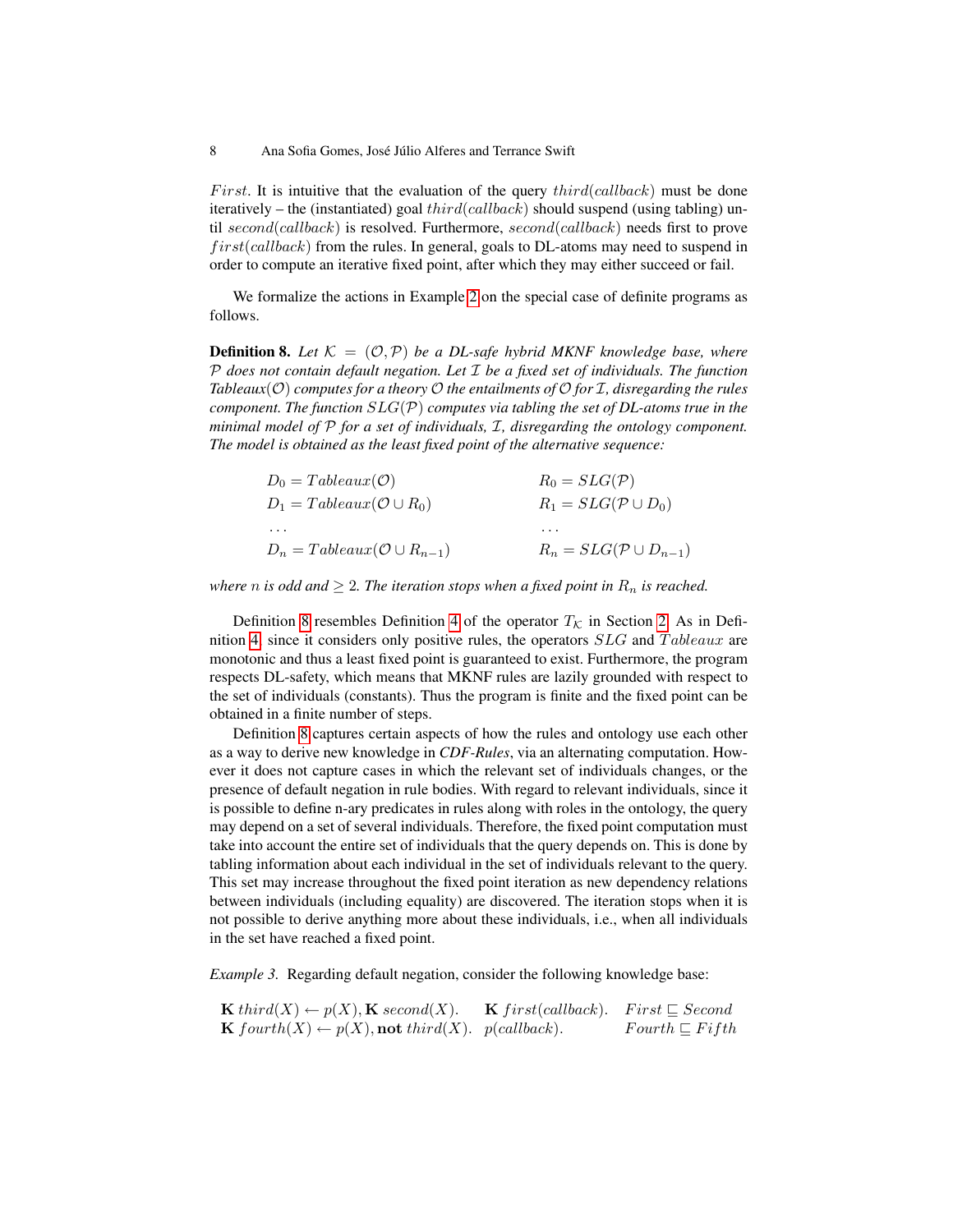In this example a predicate  $fourth(X)$  is defined at the expense of the negation of third(X). Since  $fourth(X)$  is defined in the rules, the negation is *closed world*, that is,  $fourth(X)$  should only succeed if it is not possible to prove third(X). Consequently, if we employed SLG resolution blindly, an iteration where the truth of second(callback) had not been made available to the rules from the ontology might mistakenly fail the derivation of  $third(callback)$  and so succeed  $fourth(callback)$ . Likewise, the rules may pass to the ontology knowledge, that after some iterations, no longer applies – in this case if the ontology were told that  $fourth(callback)$  was true, it would mistakenly derive  $F *if*th$ .

Example [3](#page-7-1) shows a need to treat default negation carefully, as it requires re-evaluation when new knowledge is inferred. Recall how in Definition [6,](#page-4-1) operators  $\Gamma_{\mathcal{K}}$  and  $\Gamma_{\mathcal{K}}'$  are defined in order to address the problem of closed-world negation. Roughly, one step in  $\Gamma_{\mathcal{K}}$  (or  $\Gamma_{\mathcal{K}}'$ ) is defined as the application of  $T_{\mathcal{K}}$  until reaching a fixed point. Applying  $\Gamma_{\mathcal{K}}'$  followed by  $\Gamma_{\mathcal{K}}$  is a monotonic operation and thus is guaranteed to have a least fixed point. In each dual application of  $\Gamma_{\mathcal{K}}$  and  $\Gamma'_{\mathcal{K}}$  two different models follow – a monotonically increasing model of trues (i.e. true predicates and propositions), and a monotonically decreasing model of trues and undefineds.

In a similar way, the implementation of *CDF-Rules* makes use of two fixed points: an *inner* fixed point where we apply Definition [8](#page-7-0) corresponding to  $T<sub>K</sub>$ ; and an *outer* fixed point for the evaluation of *nots*, corresponding to  $\Gamma_{\mathcal{K}}$  (and  $\Gamma_{\mathcal{K}}'$ ). In the outer operation, the evaluation of closed-world negation is made by a reference to the previous model obtained by  $\Gamma_K$ . Thus in *CDF-Rules*, **not**(*A*) succeeds if, in the previous *outer* iteration, A was not proven.

<span id="page-8-0"></span>*Example 4.* As an illustration of the need for the application of the two fixed points, consider the knowledge base below and the query  $c(X)$ :

$$
\mathbf{K} c(X) \leftarrow p(X), \mathbf{K} a(X), \text{not } b(X) \quad p(object). \quad \mathbf{K} a(object). \quad A \sqsubseteq B
$$

When evaluating the query  $c(X)$ , X is first bound to *object* by p, and then the iteration process of Definition [8](#page-7-0) begins. Note that Definition [8](#page-7-0) refers only to definite programs. To treat a rule like that for  $c(X)$  as positive, each negative body literal is evaluated according to its value in the previous outer fixed point, or is simply evaluated as true in the first outer iteration. As will be seen, this is done lazily by *CDF-Rules*. Accordingly, the rules infer  $a(object)$ ,  $p(object)$  and  $c(object)$  for  $R_0$ . However in the first inner iteration the set of ontological entailments,  $D_0$ , is empty since  $\mathcal{O} \not\models A$ . In the second inner step the rules achieve the same fixed point as in the first, so  $R_1 = R_0$ , but the ontology derives B for *object* in  $D_1$ . After sharing this knowledge, there is nothing more to infer by either components, and we achieve the first inner fixed point with:

$$
T_1 = \{a(object), b(object), c(object), p(object)\}
$$

So now, the second outer iteration will start the computation of the inner iteration again and, in this iteration, nots are evaluated with respect to  $T_1$ . As a consequence,  $c(object)$ fails, since  $b(object) \in T_1$ . The fixed point of the second inner iteration contains  $p(object)$ ,  $a(object)$  and  $b(object)$ , which is in fact the correct model for the object object. Afterwards, the outer iteration needs one more computational step to determine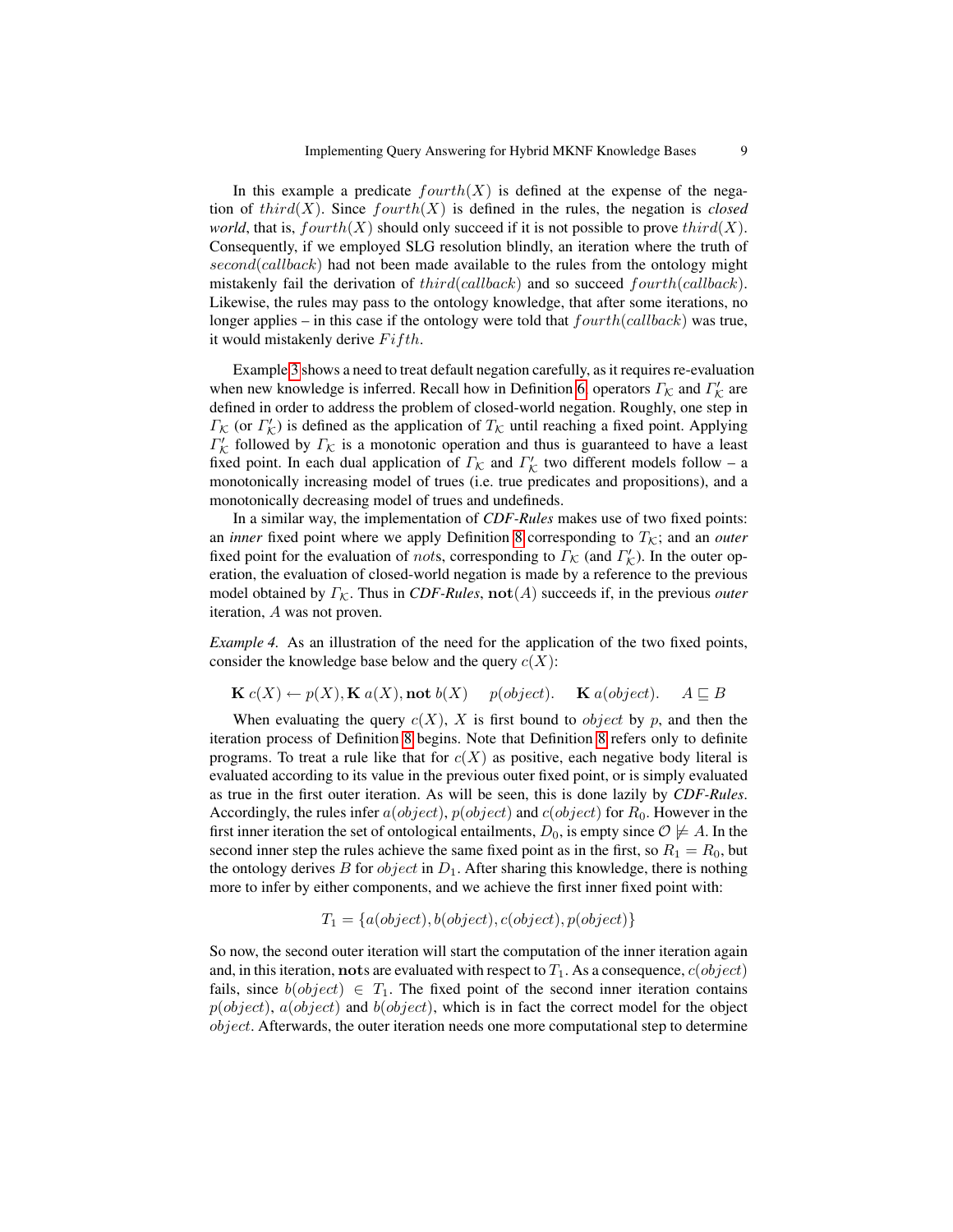that a fixed point has been reached, and returns the model described. Since  $c(object)$  is in the model, the query  $c(X)$  succeeds for  $X = object$ .

The procedure for a lazily invoked iterative fixed point described above is summarized in Figure [1](#page-10-0) using predicates that are described in detail in Section [4.2.](#page-9-0) The tabled predicate known/3 is used in each inner iteration to derive knowledge from the rules component, while  $allModelsEntails/3$  infers knowledge from the ontology via a tableau proof. Within rules evaluated by  $known/3$ , the default negation of a DLatom A is obtained by the predicate  $dlnot(A)$ , which succeeds if A was not proven in the last outer iteration. Whenever a role is encountered for an individual, a check is made to determine whether the related individual is already in the list of individuals in the fixed point, and the individual is added if not. The predicates  $defindClass/2$ and  $definedRole/3$  are used to obtain the relevant classes and roles defined for a given individual over a DL-safe MKNF Hybrid Knowledge Base. We assume that these predicates are defined explicitly by the compiler or programmer, but they can also be inferred via the DL-safe restriction. In fact, by bounding our program to DL-Safe rules, every rule in the hybrid knowledge base must contain a positive predicate that is only defined in the rules. This predicate limits the evaluation of the rules to *known* individuals, so that *CDF-Rules* can infer the set of individuals that are applicable to a given rule, that is, its *domain*.

The algorithm shown in Figure [1](#page-10-0) creates two different sets corresponding to the application of the operator  $\Gamma$  of the  $MKNF_{WFS}$  [\[7\]](#page-14-6). A credulous set, containing the atoms that are true or undefined; and a skeptical set of the atoms that are true (cf. Definition [7\)](#page-4-2). As in the application of  $\Gamma$ , the  $T$  set is monotonically increasing, while  $TU$  set is monotonically decreasing. Finally, after computing the sets and achieving the fixed point, our algorithm returns the evaluation of  $known(Query, Iteration-1)$ , where *Iteration* represents the iteration where the outer fixed point was accomplished. Since the first outer set obtained corresponds to the first iteration in the  $TU$  set, this outer fixed point will be obtained in a TU iteration. Thus to check if  $Query$  is true, we need to check if it is contained in the set inferred in  $Iteration - 1$ . If this is not the case, Query is evaluated as undefined if it derived in Iteration, and as false otherwise.

#### <span id="page-9-0"></span>4.2 Implementing *MKNF<sub>WFS</sub>* Components

We now provide a description of the various predicates in the algorithm of Figure [1,](#page-10-0) discuss the manner in which the rule and ontology components exchange knowledge, and how the fixed point is checked.

Rules Component As mentioned, inferences from rules are obtained using the predicate  $known/1$  corresponding to K and  $dlnot/1$  corresponding to not. Cf. Figure [2,](#page-11-0) the call known(A) with  $A = p(O)$  first calls compute Fixed Point( $p(O)$ ) which begins the fixed point computation for  $O$ . *computeFixedPoint*/1 was summarized in Figure [1](#page-10-0) and calls the lower-level  $known/3$  and  $dlnot/3$ . Once the fixed point has been reached, the final iteration indices for  $O$  are obtained from a global store using *get object iter(p(O),Outer,Inner)*, and known/3 will be called again to determine whether  $p(O)$  is true. This post-fixed point call to  $known/3$  will simply check the table, and so will not be computationally expensive.  $known/3$  is always called with the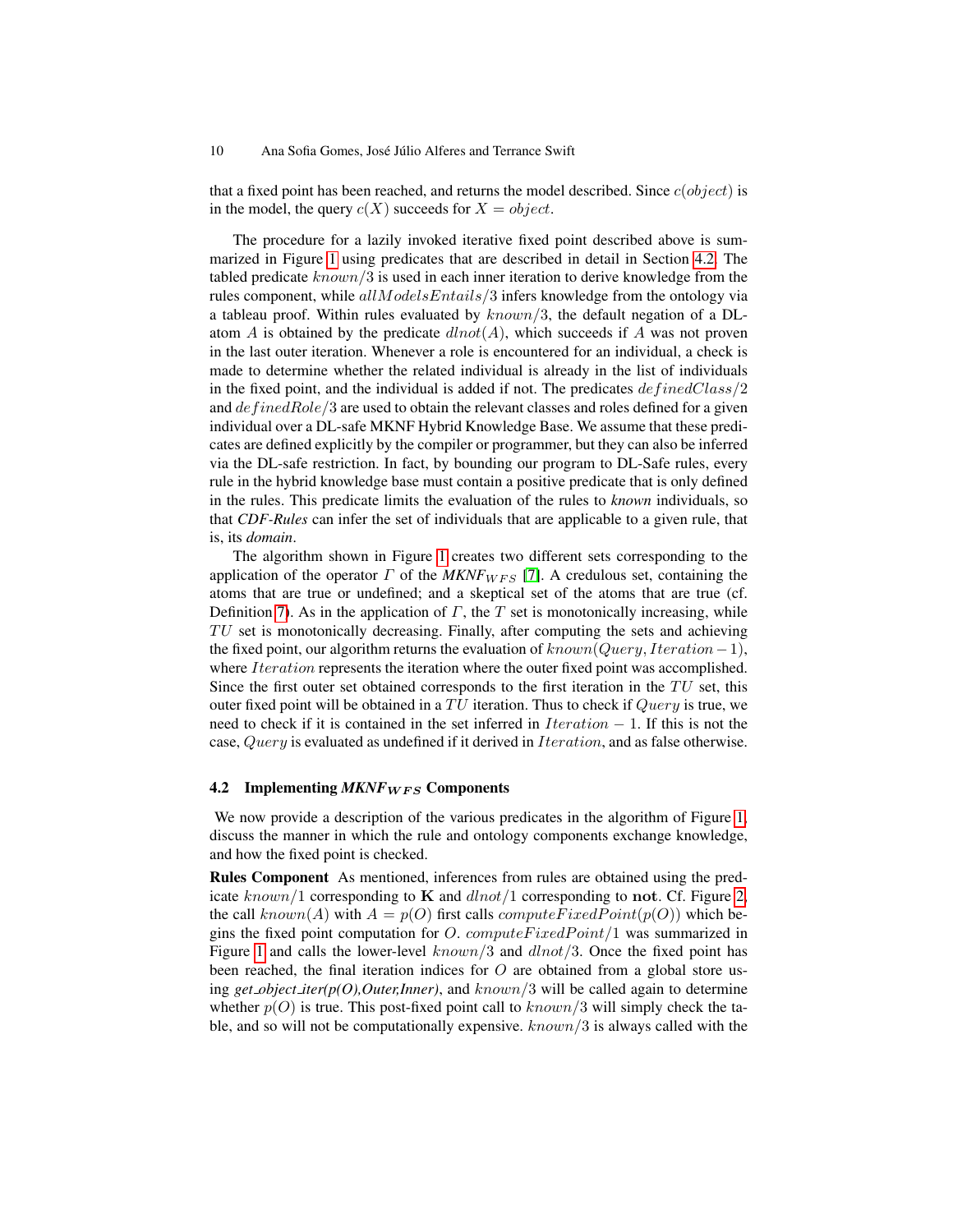<span id="page-10-0"></span>

|         | <b>Input:</b> A query $Query$ to a DL-Atom                    |  |
|---------|---------------------------------------------------------------|--|
|         | <b>Output:</b> Value of the input query in $MKNF_{WFS}$       |  |
|         | 1 addIndividuals( $Query$ ,IndividualList);                   |  |
|         | 2 foreach Individual in IndividualList do                     |  |
| 3       | OutIter, InIter = $0$ ;                                       |  |
| 4       | $S = S_1 = \{\};$                                             |  |
| 5       | $P = P_1 = \{\};$                                             |  |
| 6       | repeat                                                        |  |
| 7       | $P = P_1$ ;                                                   |  |
| 8       | repeat                                                        |  |
| 9       | $S = S_1;$                                                    |  |
| 10      | foreach Class in definedClass(Individual,Class) do            |  |
| 11      | $Term = Class(Individual);$                                   |  |
| 12      | $S_1 = S_1 \cup$ known(Term, OutIter, InIter);                |  |
| 13      | $S_1 = S_1 \cup$ allModelsEntails (Term, OutIter, InIter);    |  |
| 14      | $S_1 = S_1 \cup$ allModelsEntails(not Term, OutIter, InIter); |  |
| 15      | end                                                           |  |
| 16      | foreach Role in definedRole(Individual,Individual1,Role) do   |  |
| 17      | $Term = Role(Individual, Individual1);$                       |  |
| 18      | add Individual1 to IndividualList if necessary                |  |
| 19      | $S_1 = S_1 \cup$ known(Term, OutIter, InIter);                |  |
| 20      | $S_1 = S_1 \cup$ allModelsEntails(Term, OutIter, InIter);     |  |
| 21      | $S_1 = S_1 \cup$ allModelsEntails(not Term, OutIter, InIter); |  |
| 22      | end                                                           |  |
| 23      | $InIter++;$                                                   |  |
| 24      | until $S = S_1$ ;                                             |  |
| 25      | $P = S;$                                                      |  |
| 26      | OutIter++;                                                    |  |
| 27      | until $P = P_1$ ;                                             |  |
| 28 end  |                                                               |  |
| 29      | if known $(Query, Final-1, Final)$ then                       |  |
| 30      | return true                                                   |  |
| 31 else |                                                               |  |
| 32      | if $known(Query, Final, Final)$ then                          |  |
| 33      | return undefined                                              |  |
| 34      | else                                                          |  |
| 35      | return false                                                  |  |
| 36      | end                                                           |  |
| 37 end  |                                                               |  |
|         |                                                               |  |
|         | Fig. 1. The Top-Level Algorithm: ComputeFixedPoint(Query)     |  |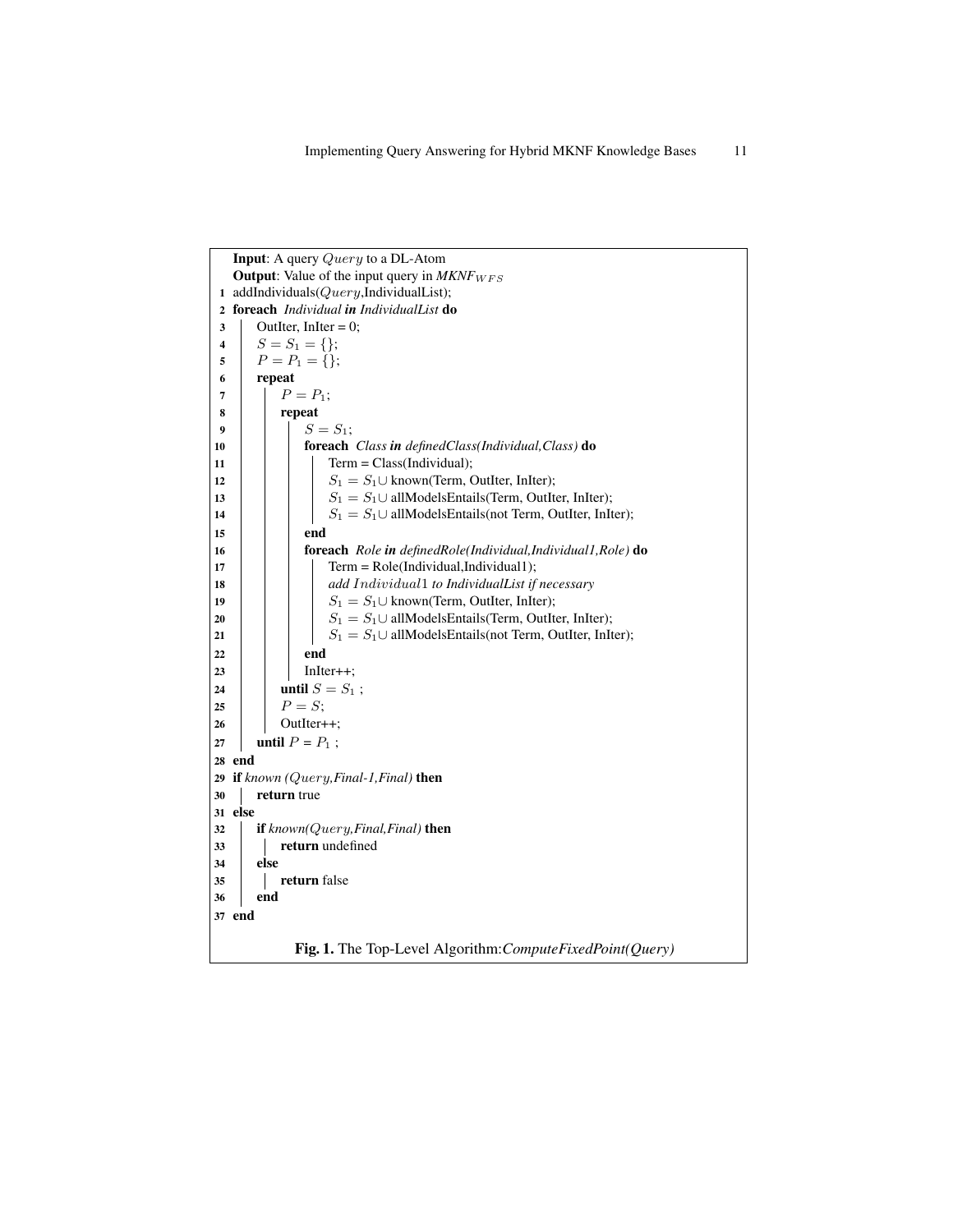iteration indices in its head bound, and if  $p(O)$  is true in the current iteration, the table entry will contain the iteration indices.  $p(O)$  is known if it can be derived from the rules, calling it directly. Alternately,  $p(O)$  is true if  $O \in P$  was entailed by the the ontology in the last inner iteration step, as determined by the call  $allModels entails/3$ , which checks for the entailment of  $O \in P$  in the previous inner iteration. In both cases, care must be taken so that it is guaranteed that if  $\neg A$  holds, then not A holds as well. In Definition [3](#page-3-2) this is guaranteed by considering the addition of  $\text{not} NP$  in bodies of rules with head  $P$  in one of the alternating operators. Identically, when we try to derive  $known(A, OutIter, InIter)$  and the iteration  $OutIter$  is even (i.e. corresponding to a step where  $\Gamma_{\mathcal{K}}'$ , rather than  $\Gamma_{\mathcal{K}}$ , is being applied), we further check if the ontology derived  $\neg A$  in the last set. If so, then  $known(A, OutIter, InIter)$  fails. This restriction is imposed by the predicate  $no\_prev\_neg/3$ :

```
known(A):
```

```
computeFixedPoint(A), get_object_iter(A,OutIter,InIter),
     known(A, OutIter, InIter).
:- table known/3.
known(A, OutIter, InIter) :-
  \left(\begin{array}{cc} \text{call}(A), \end{array}\right);
      InIter > 0, LastIter is InIter - 1,
      allModelsEntails(A, OutIter, LastIter)),
  ( OutIter mod 2 =:= 1 -> true;
    no_prev_neg(A,OutIter, LastIter) ).
no_prev_neg(_A,_OutIter, LastIter) :- LastIter < 0,!.
no_prev_neg(A,OutIter, LastIter) :-
  tnot(allModelsEntails(not(A),OutIter, LastIter)).
```
### <span id="page-11-0"></span>Fig. 2. Prolog Implementation of K for Class Properties

On the other hand, the predicate  $dnot(A)$  which uses closed world assumption, succeeds if A fails. As discussed in Example [4,](#page-8-0) the evaluation of  $dlnat/2$  must take into account the result of the previous *outer* iteration. Accordingly, in Figure [3](#page-12-0) the call  $dnot(A)$  with  $A = p(O)$  gets the current iteration for O, and immediately calls  $dln\left(\frac{d}{2}\right)$ . The second clause of  $dln\left(\frac{d}{2}\right)$  simply finds the index of the fixed point of the previous outer iteration, and determines whether A was true in that fixed point. Since the call to  $known/3$  in  $tnot/1$  is tabled, none of the predicates for not need to be tabled themselves. As described before, each outer iteration represents an iteration in T and TU sets of Definition [7](#page-4-2) for  $MKNF_{WFS}$ . As a result, T sets are monotonically increasing whilst  $TU$  sets are monotonically decreasing. To assure that the first  $TU$  set is the largest set, we compel all calls to  $dnot/1s$  to succeed in the first outer iteration, as represented by the first clause of dlnot/2.

Ontology Component The tabled predicate *allModelsEntails/3* provides the interface to CDF's tableau theorem prover (Figure [4\)](#page-12-1). It is called with an atom or its negation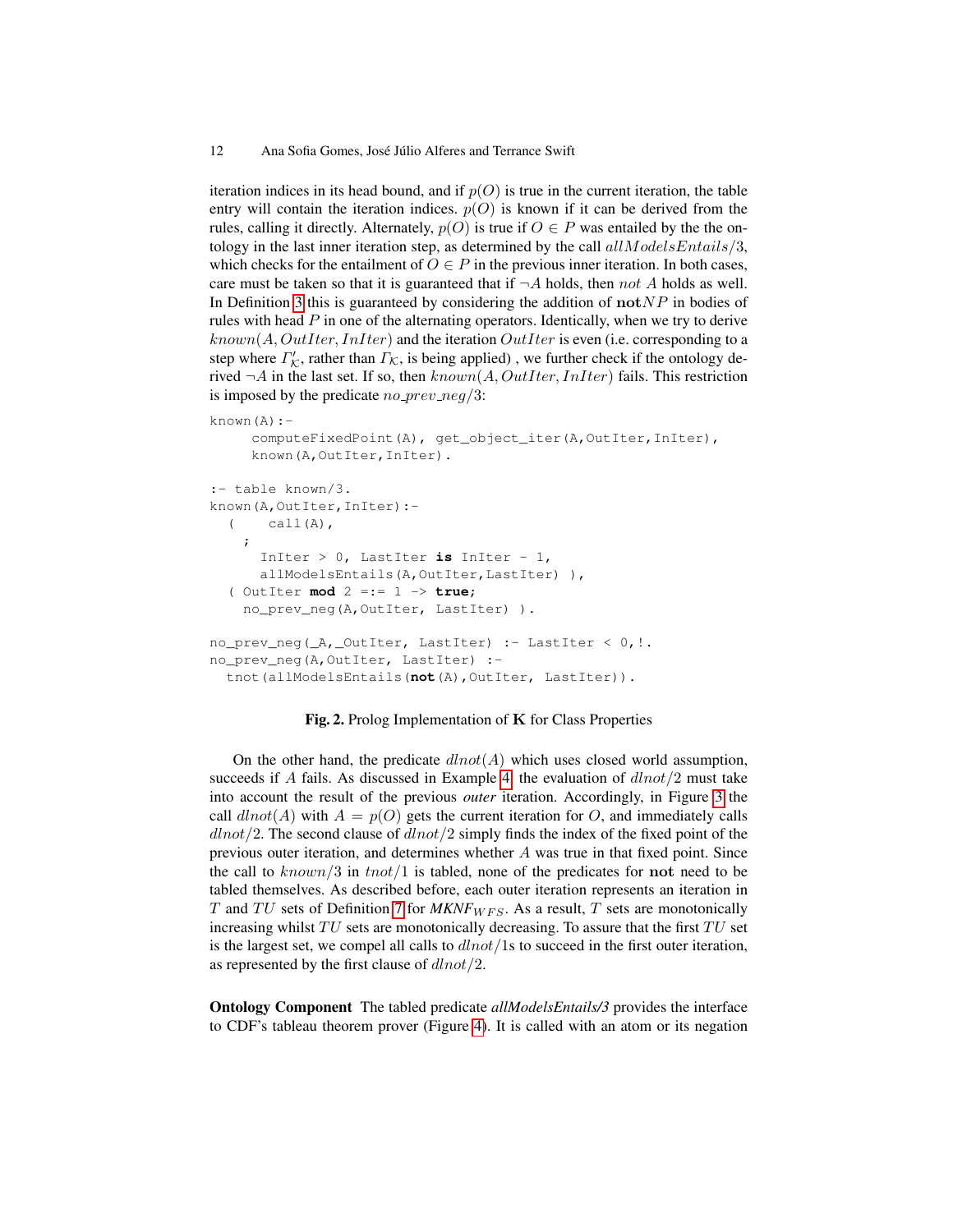Implementing Query Answering for Hybrid MKNF Knowledge Bases 13

```
dlnot(A):-
     computeFixedPoint(A),
     get_object_iter(A,OutIter,_InIter), dlnot(A,OutIter).
dlnot(\_A, 0) : - !.
dlnot(A,OutIter):-
        LastIter is OutIter - 1, get final iter(A, LastIter,
            FinIter),
        tnot(known(A,LastIter,FinIter)).
```
### <span id="page-12-0"></span>Fig. 3. Implementation of not for Class Properties

and with the indices of its outer and inner iterations both bound. The predicate converts the atomic form of a proposition to one used by CDF. It translates a 1-ary DL-atom representing an individual's class membership to the CDF predicate isa/2, a 2-ary DLatom representing an individual's role to the CDF predicate  $hasAttr/3$  (see Section [3\)](#page-4-0). In addition, if Atom is a 2-ary role, the target individual may be added to the fixed point set of individuals.

```
:- table allModelsEntails/3.
allModelsEntails(not(Atom),_OutIter,_InIter):- !,
        /* transform Atom to CDF to an object identifier and
             class expression*/
        /* add individuals to current fixed point list */
        (rec_allModelsEntails(Id,CE) -> fail ; true).
allModelsEntails(Atom,_OutIter,_InIter):-
        /* transform Atom to CDF to an object identifier and
             class expression*/
        /* add individuals to current fixed point list */(rec_allModelsEntails(Id,not(CE)) -> fail ; true).
          Fig. 4. Prolog Clauses for allmodelsEntails/3
```
<span id="page-12-1"></span>The tableau prover, called by  $rec\_allModelsEntails/2$ , ensures that it obtains all information inferred by the rules during the previous inner iteration, in accordance with Definition [8.](#page-7-0) This is addressed via the CDF intensional rules. In general, the architecture of a CDF instance can be divided into two parts – extensional facts and intensional predicates. Extensional facts define CDF classes and roles as simple Prolog facts; intensional rules allow classes and roles to be defined by Prolog rules which are outside of the  $MKNF_{WFS}$  semantics. In our case, the intensional rules support a programming trick to check rule results from a previous iteration. As shown in Figure [5](#page-13-0) they directly check the known/3 table for a previous iteration using the predicate *lastKnown/1* (not shown). If roles or classes are uninstantiated in the call from the tableau prover, all defined roles and classes for the individual are instantiated, and called using *lastKnown/1* against the last iteration of the rules.

Discussion As described, *CDF-Rules* implements query answering to hybrid MKNF knowledge bases, and tries to reduce the amount of relevance required in the fixed point operation. Relevance is a critical concept for query answering in practical systems, however a poorly designed ontology or rules component can work against one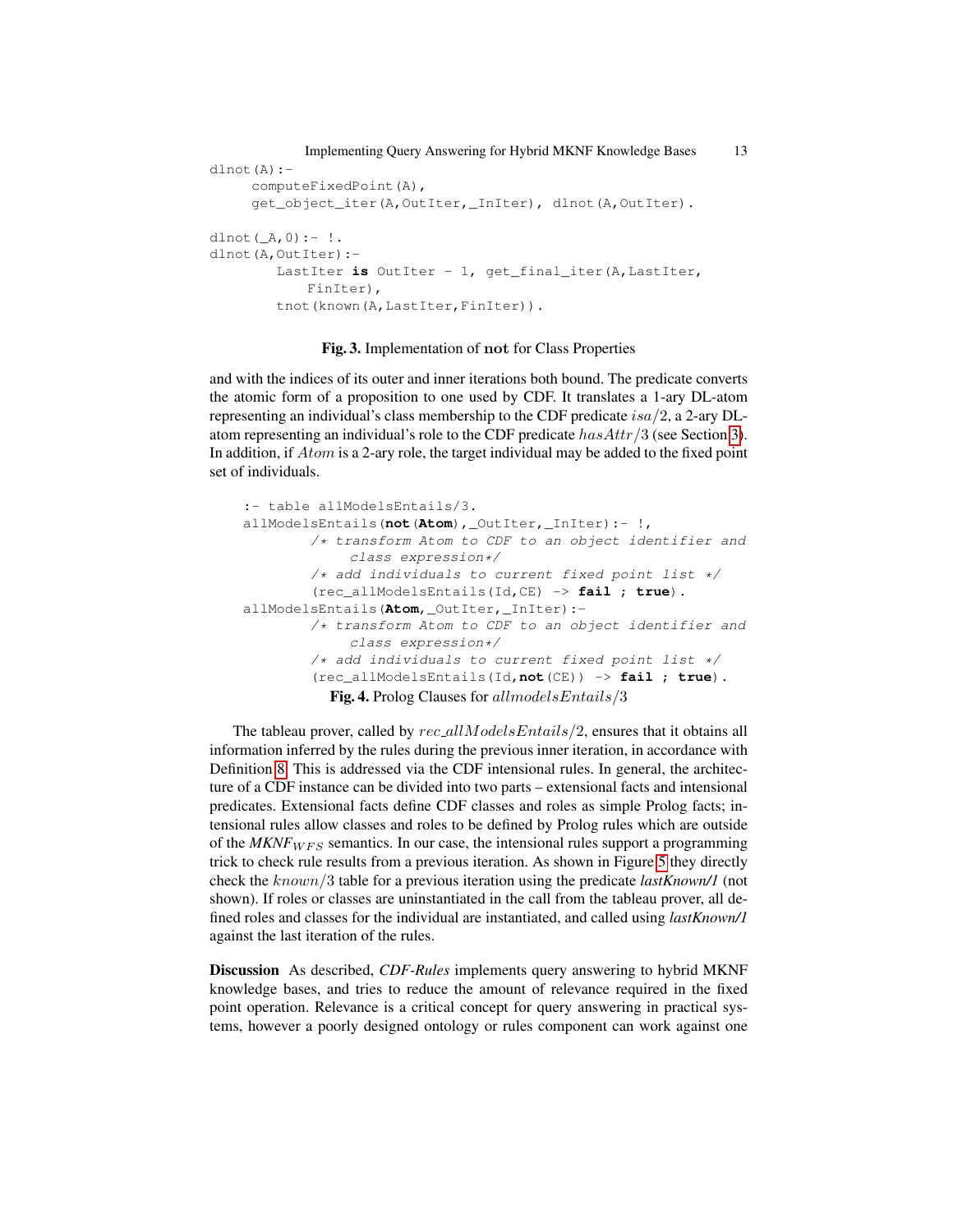#### 14 Ana Sofia Gomes, José Júlio Alferes and Terrance Swift

```
isa_int(oid(Obj,NS),cid(Class,NS1)):-
  ground(Obj),ground(Class),!,
  Call =.. [Class, Obj], lastKnown(Call).
isa_int(oid(Obj,NS),cid(Class,NS)):-
  ground(Obj),var(Class),!,
  definedClass(Call,Class,Obj), lastKnown(Call).
hasAttr_int(oid(Obj1,NS),rid(Role,NS1),oid(Obj2,NS2)):-
    ground(Obj1), ground(Obj2), ground(Role),!,
    Call =.. [Role,Obj1,Obj2],
    last_known(Call).
hasAttr_int(oid(Obj1,NS),rid(Role,NS1),oid(Obj2,NS2)):-
    ground(Obj1), ground(Obj2), var(Role),!,
    definedRole(Call,Role,Obj1,Obj2),
    last_known(Call).
```
<span id="page-13-0"></span>Fig. 5. Callbacks from the ontology component to the rules component

another if numerous individuals depend on one another through DL roles. In such a case the relevance properties of our approach will be less powerful; however in such a case, a simple query to an ontology about an individual will be inefficient in itself. The approach of *CDF-Rules* cannot solve such problems; but it can make query answering as relevant as the underlying ontology allows. Optimizations of the described approach are possible. First is to designate a set of atoms whose value is defined *only* in the ontology: such atoms would require tableau proving, but could avoid the fixed point check of  $computeFixedPoint/1$ . Within  $computeFixedPoint/1$  another optimization would be to maintain dependencies among individuals. Intuitively, if individual  $I_1$ depended on individual  $I_2$  but not the reverse, a fixed point for  $I_2$  could be determined before that of  $I_1$ . However, these optimizations are fairly straightforward elaborations of *CDF-Rules* as presented.

# 5 Conclusions

In this paper we described the implementation of a query-driven system, *CDF-Rules*, for hybrid knowledge bases combining both (non-monotonic) rules and a (monotonic) ontology. The system answers queries according to  $MKNF_{WFS}$  [\[7\]](#page-14-6) and, as such, is also sound w.r.t. the semantics defined in [\[10\]](#page-14-7) for Hybrid MKNF knowledge bases. The definition of  $MKNF_{WFS}$  is parametric on a decidable description logic (in which the ontology is written), and it is worth noting that, as shown in [\[7\]](#page-14-6), the complexity of reasoning in  $MKNF_{WFS}$  is in the same class as that in the decidable description logic; a complexity result that is extended to a query-driven approach in [\[1\]](#page-14-8). In particular, if the description logic is tractable then reasoning in  $MKNF_{WFS}$  is also tractable. Our implementation fixes the description logic part to CDF ontologies that, in its Type-1 version, supports ALCQ description logic. CDF Type-0 ontologies are simpler, and tractable and, when using Type-0 ontologies only our implementation exhibits a polynomial complexity behavior. This fact derives from the usage of tabling mechanisms, as defined in SLG resolution and implemented in XSB Prolog, though the proof of such